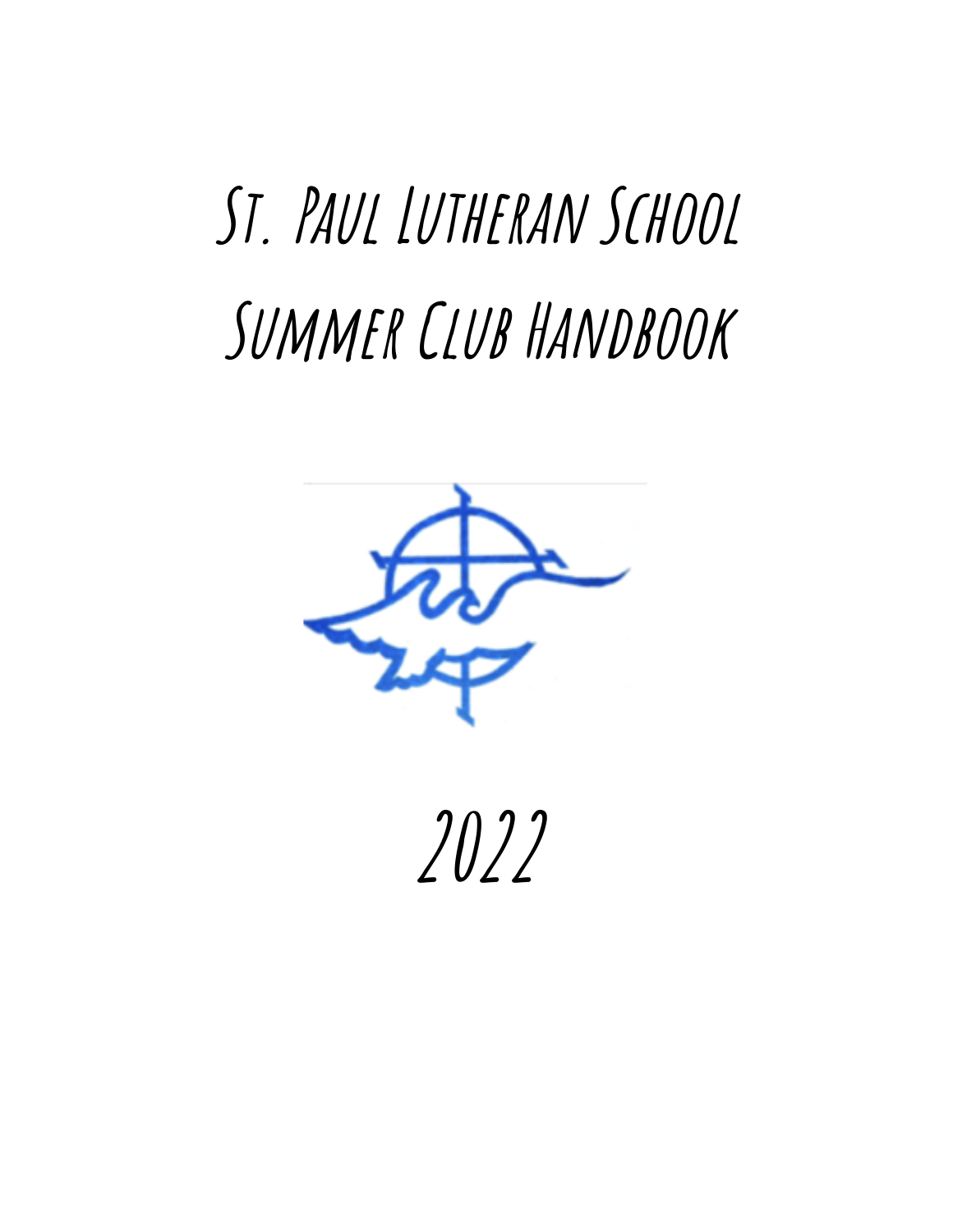# **St. Paul Summer Club**

# **Payment & Fee Information**

**\$50 Non-refundableDeposit Per FamilyDue Upon Registration (applied to first week's tuition)**

### **5 days/week**

1st Child…………………….….\$160 per week

Additional Siblings………………..\$90 per week

### **Drop-In Rate**

1st Child………………….…..\$40.00 perday ADDITIONAL SIBLINGS………………………… \$20.00 PER DAY

**-All families required to sign up for automatic withdrawal-**

**-All families required to purchase <sup>a</sup> season pass at West Point Swimming Pool-**

**-Payment for the week will be automatically deducted the following Week-**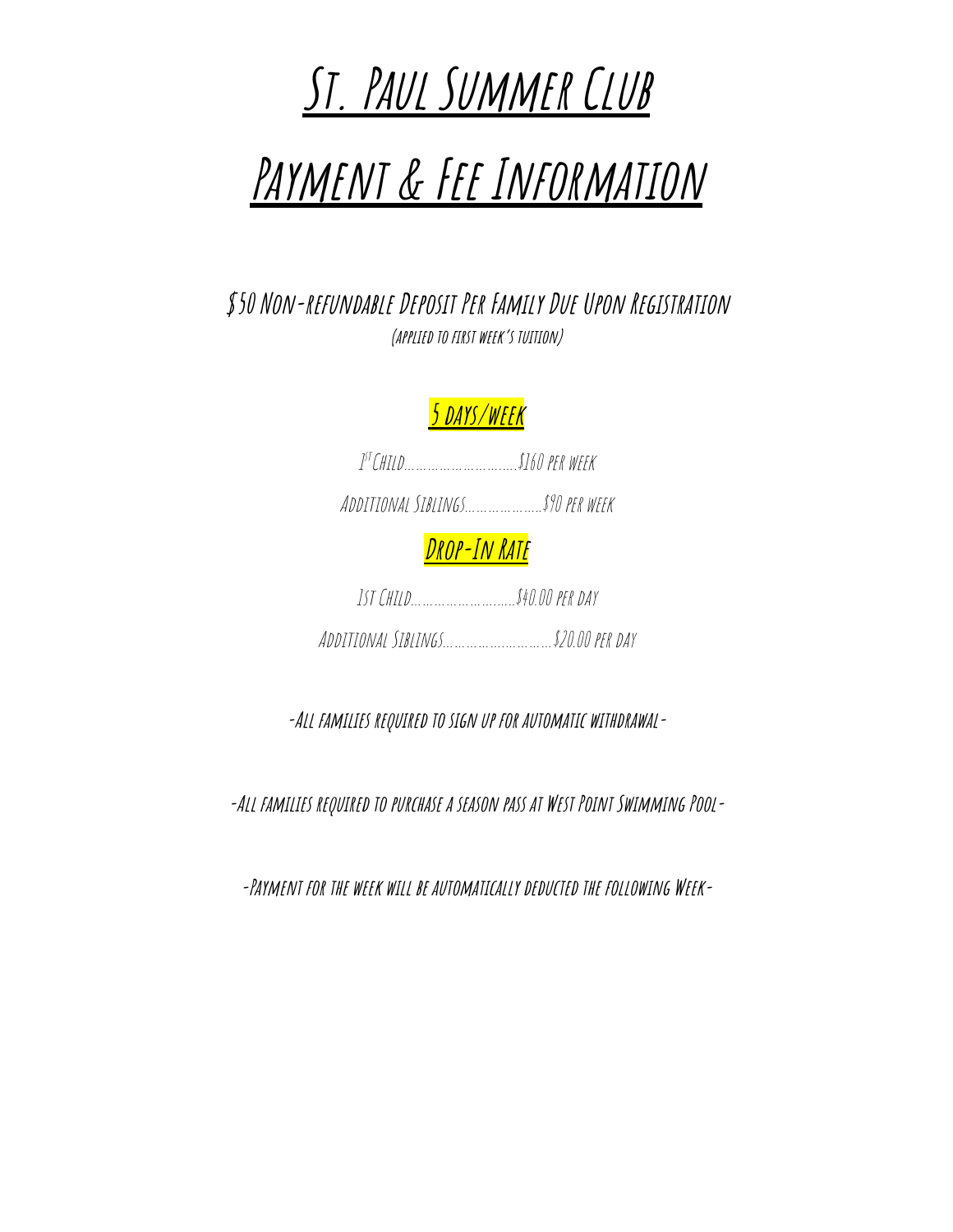## *St. Paul Summer Club Policies & Procedures*

#### **Mission Statement**

It is our goal to provide the best quality care for your child in a safe, loving, clean and Christian environment. Objectives:

- To meet the needs of both the child and the parent.
- To always have safe and sanitary conditions.
- To help the children learn and develop in a happy, loving and Christian atmosphere.
- To help the parent and child feel secure and comfortable with their decision.
- To maintain good communication between the parent and provider.

#### **Program Overview**

Much more than a summer daycare program, St. Paul Summer Club is an exciting summer program creatively designed for God's children here at St. Paul Lutheran School. Our mission and prayer is that the St. Paul Summer Club will be a time they look forward to as they grow in their relationship with the King.

- Students may attend on a full-time basis or a drop-in basis
- Program is administered by St. Paul Lutheran School
- Program offers a healthy breakfast, lunch and snack each day
- $\bullet$  Transportation to and from summer activities (i.e. baseball practice, swimming lessons, VBS, etc.)
- Field trips to the West Point Swimming Pool & John A. Stahl Library, and BAT Academy
- Planned thematic units throughout the summer
- Outside play time
- $\bullet$  Gym play time
- Crafts and games
- NE Extension Office- Cooking and Marathon Kids
- NE Extension Office Ozbots

#### **Hours** of Operation

St. Paul Lutheran will provide childcare during the hours of 7:30 a.m.-6:00 p.m. Monday-Friday. You are expected to respect your contracted hours.

#### **Holidays**

NO child care will be available on the dates listed below. These are considered paid holidays. **Memorial Day** - May 30, 2022 **4th of July** - July 4, 2022 and July 5, 2022

#### **Children's Meal and Snack Schedules**

Meals and snacks will be provided to all children. Healthy meals will be served and a menu will be provided ahead of time for parents to decide whether or not they would like to order a hot lunch or send a cold lunch with their child on a particular day. Breakfast is served from 7:30-8:30 a.m. Lunch is served between 12:00 p.m.-12:45 p.m.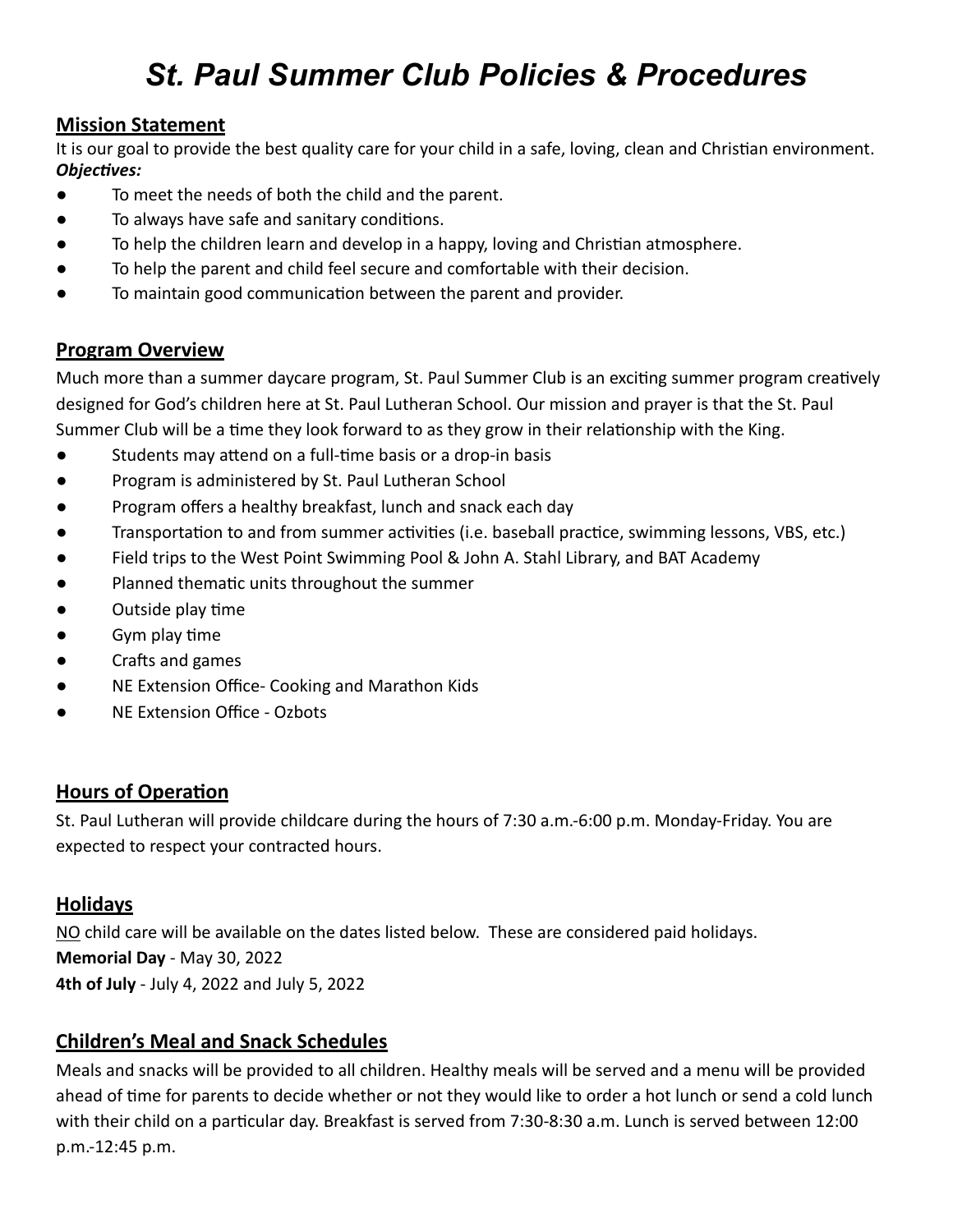#### **Breakfast Policy**

Your child must be dropped off before 8:30 a.m. in order to receive breakfast. If they arrive after 8:30 a.m., they will have to wait until the next meal time.

#### **Safe Sleep/Nap/Quiet Policy**

Sleep is a major requirement for good health, and for young kids to get enough of it, some daytime sleep is usually needed. Ages 2-5 will have a quiet time for at least 45 min. Students that will be napping are asked to bring a nap mat, a small blanket and a travel sized pillow to sleep with. All other children will have a quiet time in the afternoon after lunch and a short play time.

#### **Illness Policy**

St. Paul Summer Club can ONLY ACCEPT CHILDREN IN GOOD HEALTH. We are depending on you to help us maintain this policy. You must notify us if your child has been exposed to any contagious illnesses and we will notify you if your child has been exposed due to another child in care. If it has been confirmed positive or there is a suspicion that your child may have a contagious or infectious disease such as chickenpox, measles, mumps, etc. you will only be able to return when approved by your doctor with a doctor's note stating your child is no longer contagious. If your child is ill and receives an antibiotic, your child may not return until they have been on the antibiotic for 24 hours. In the event of an accident/illness at our program you will be notified immediately and will be expected to remove the child promptly from the St. Paul Summer Club. If you cannot be reached your contacts will then be called in the order you listed them to pick up your child. If no one can be reached in case of an accident your child will be transported to the doctor/hospital on your enrollment form. If your child is sent home due to a temperature they may not return until they have been temperature free for 24 hours. DO NOT mask a temperature with medicine and send them to our program. If your child vomits then they are not to come to the St. Paul Summer Club until they have hit the 24 hours without getting sick. ABSOLUTELY NO EXCEPTIONS! Your child may be sent home if they aren't feeling well and unable/unwilling to participate in activities and are needing extra attention that we cannot provide. If your child vomits at St. Paul Summer Club you will be asked to pick up your child immediately and same rules apply. Children may not attend or will be sent home if the following conditions are present:

- Fever (99 degrees or higher)
- Abnormal skin rash
- Diarrhea and/or vomiting
- Red/irritated eyes (pink eye)
- Head lice/nits (Will not be allowed in daycare if any live lice or nits are found.)
- Severe cough or cold
- Rapid difficult breathing
- Sore throat
- Any infectious or contagious diseases such as chickenpox, measles, mumps, etc.

A complete immunization record must be kept on all children. Please inform us when your child has been immunized. Please inform us if they have any allergies or health problems that we need to be aware of.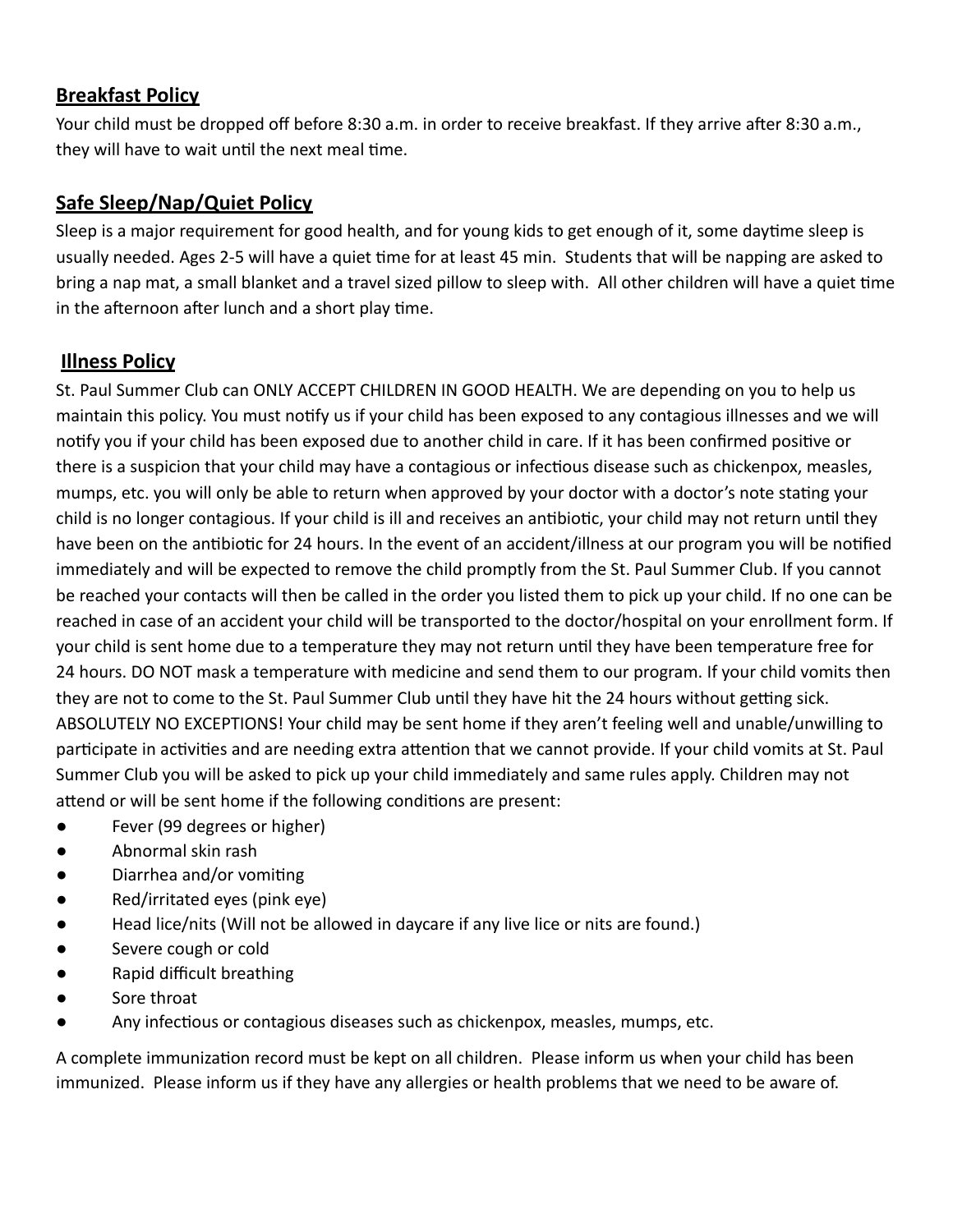#### **Medication Policy**

If your child requires medication a medication form must be filled in the St. Paul School office in advance or noted on the Registration form. All medications will be kept locked up in the school office and only St. Paul Lutheran School staff or St. Paul Summer Club staff members will have access to the medication.

#### **Immunization Policy**

All children need to have a copy of their immunization on file in the school office.

#### **Release Policy**

#### **Children must be signed in and out each day!**

Only authorized adults (names listed on the registration form) will be allowed to pick up the child. The St. **Paul Summer Club staff must be nofied in advance by the parent/guardian if there is another adult picking** up a child that day. Proper identification will be required in such instances before we release the child. We **reserve the right to not let any child go with any person due to any uncertainty, the parent/guardian will be nofied of this.**

If a parent is not allowed to pick up a child, a copy of the court order must be on file with the St. Paul Summer Club staff and the St. Paul School office. We reserve the right to not let any child go with any person due to any uncertainty, the parent/guardian will be notified of this.

#### **Pick-Up Procedure**

Pool time may vary. If your child is to be picked up during this time please pick up your child at the West Point pool.

#### **St. Paul Summer Club Security**

St. Paul Lutheran School will remain locked 24/7 to ensure student safety throughout the day. Parents/guardians needing access to the building will need to ring the doorbell at the South Entrance Inner Doors. The South Entrance Inner Doors (near playground) will be our main entrance and exit for our Summer Club program this year. Parents will need to remain in the entry way for the health and safety of all children and employees.

#### **Clothing**

Please bring your child dressed in clean clothes ready for the day. Dress your child in clothing appropriate for the weather. Do not send your child in their Sunday best, as we will be playing and may get dirty. Swimming attire needs to be sent on a daily basis and must include a swimsuit, towel and sunscreen if your child will be swimming that day.

#### **Personal Items**

Please keep all personal belongings/toys/tablets at home.

#### **Guidance Policy**

St. Paul Summer Club uses positive guidance methods including redirection and logical consequences.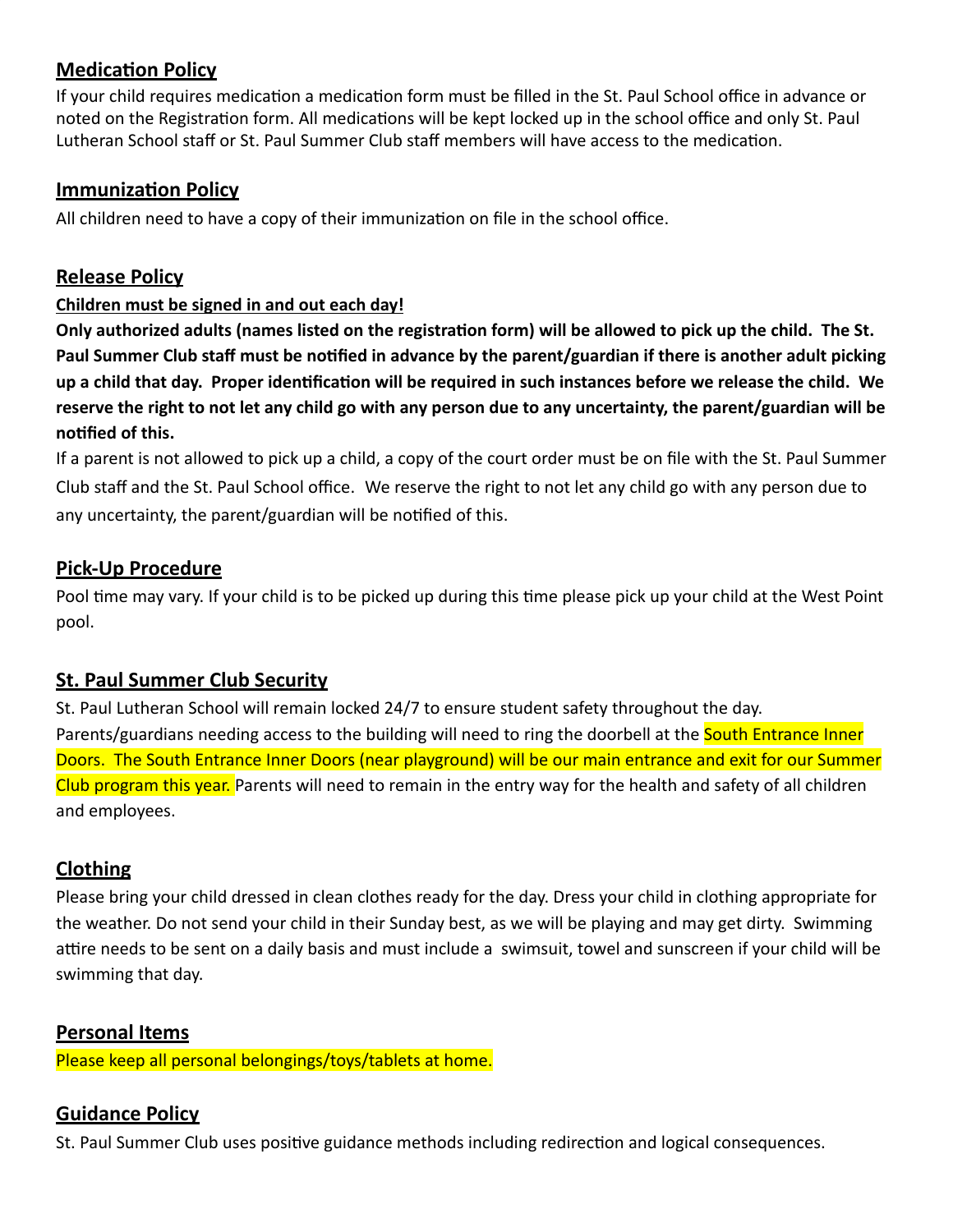#### **Discipline**

Students that are consistently disobeying rules may be asked to leave the program. The St.Paul Summer Club staff has the authority to contact a parent/guardian to pick up their child early due to consistent misbehavior.

#### **Payment**

#### *Full-Time Families*

All full-time families must be enrolled in automatic payment withdrawal for the St. Paul Summer Club **program. Payment will be deducted from their account the Tuesday following services given**. ( May be subject to change) Parents/Guardians will be asked to fill out a schedule indicating if their child(ren) will be attending a week beforehand so that staffing and meals can be adequately planned for and scheduled by our staff. If funds are insufficient when account is charged there will be a \$10.00 fee assessed in addition to the payment amount. This will be processed along with any other payment amounts the following week on Monday. Upon two weeks of insufficient funds payment must be made in either cash or money order until account is up to date.

#### **Non-Refundable Deposit Fee**

A \$50.00 non-refundable deposit is due for each family upon registration into the St. Paul Summer Club. This deposit reserves the child's spot and will be applied toward their first week of care. In cases of drop-in only the \$50.00 non-refundable deposit will be applied towards their payment.

#### **Rates/Payment**

\$160.....Full-time, first child \$90......Full-time, additional child \$40….Drop-In, first child \$20....Drop-in, additional child All families are required to make a non-refundable \$50 deposit to guarantee their child(ren)'s spot in the program

#### **Late Fee**

After 5 minutes of close time (6:05 p.m.) Parents will be charged \$1.00 per minute late. If something occurs and you will not be coming on a scheduled day you are expected to give a courtesy call.

#### **West Point Swimming Pool Season Pass**

All families enrolled in the St. Paul Summer Club are required to purchase a season pass to the West Point Swimming Pool if they are allowing their child to go swimming as a daily activity. Swimming passes need to be purchased either at the West Point City Offices or the West Point Swimming Pool.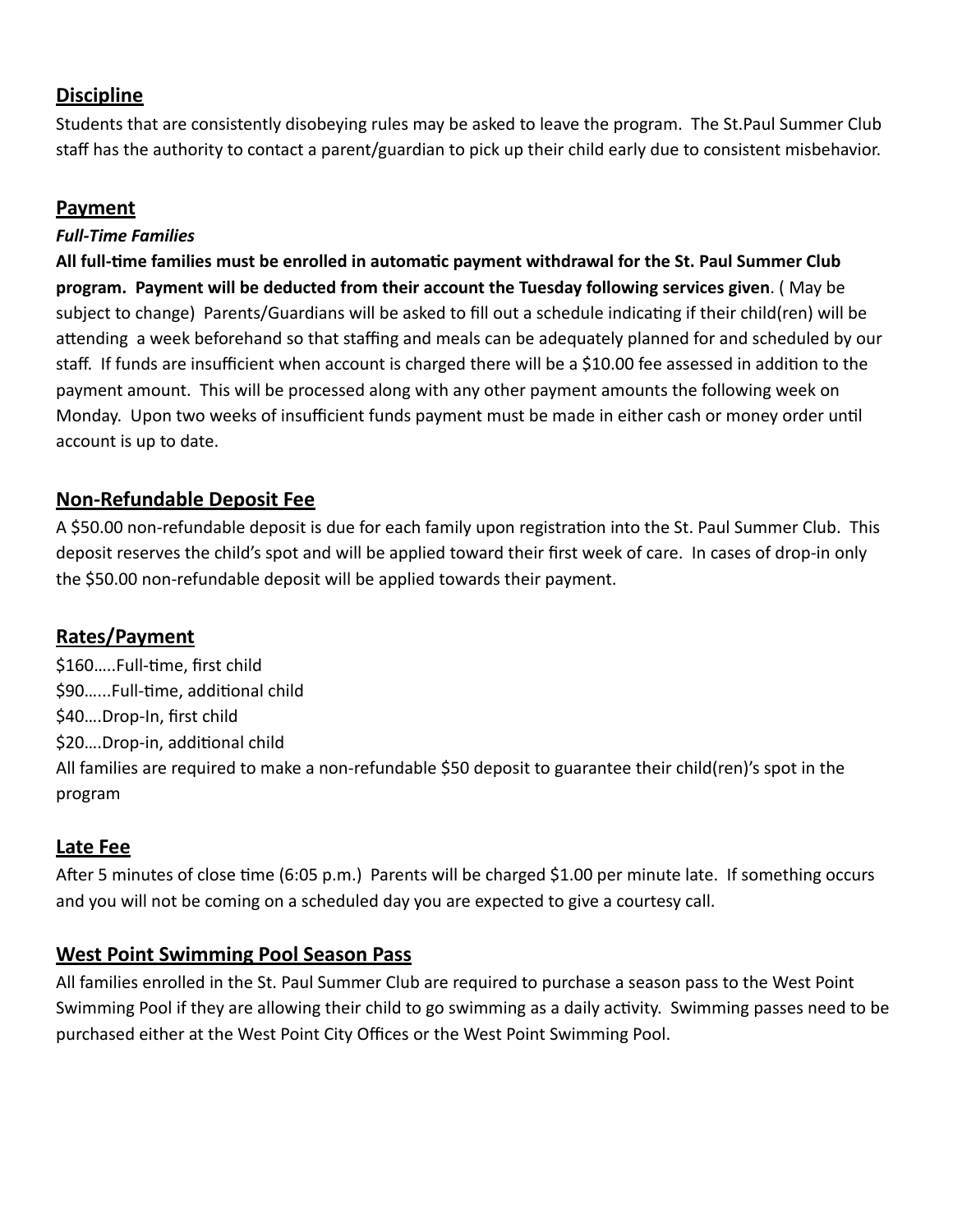#### **Termination**

Care may be terminated with a two week written notice. In cases of non-payment legal action will be taken and you will be responsible for all court, attorney and collection agency fees involved and all other legal fees pertaining to non-payment in addition to the remaining balance due. Listed are some, but not all the reasons for such a termination to occur:

- Any abuse or violation of the rules/policies of the contract or handbook
- Non-payment or persistent late payments
- Behavioral issues
- Dangerous parental situations
- Poor or difficult provider/parent relations

#### **Communication**

Open communication is important to the success of our St. Paul Summer Club program. Conferences may be requested at any time. Parents are welcome visitors at all times. Changes in program policies will be sent to you as they occur. If you have any questions, concerns or ideas please contact our St. Paul Summer Club Co-Directors, Staff, or the St. Paul Lutheran School principal.

#### **How to Register**

Return completed St. Paul Summer Club registration forms to the St. Paul School office or to one of the St. Paul Summer Club staff members.

Paperwork must be complete before a child can attend.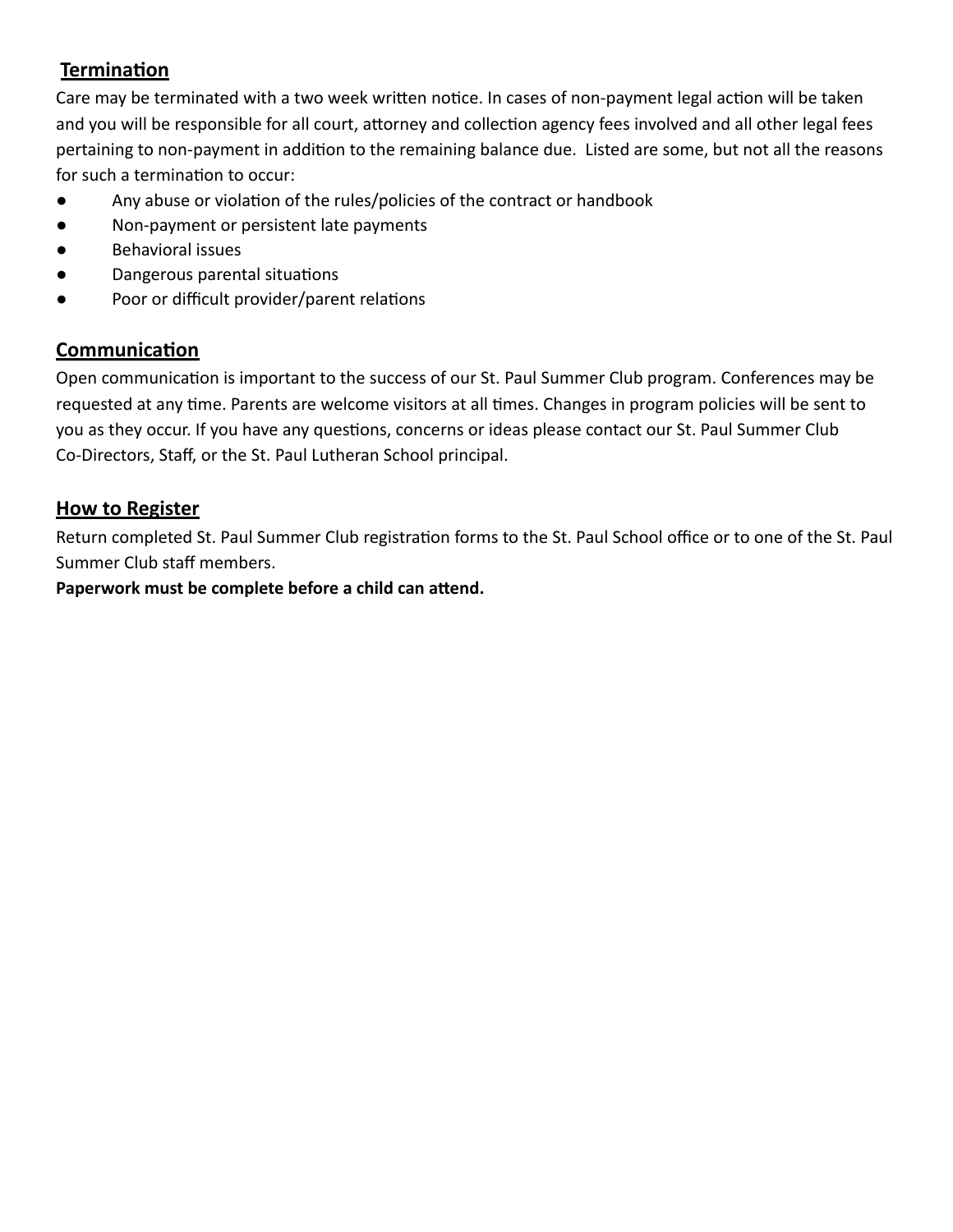# **St. Paul Summer Club Handbook Acknowledgement Form**

*My signature below acknowledges that all pertinent information, phone numbers, and family contact information is on file at St. Paul Lutheran School on the St. Paul Summer Club Registration Form. I give St. Paul Lutheran School permission to copy this form and any pertinent records needed for the St. Paul Summer Club.*

*My signature below acknowledges that my child's immunization record is on file at St. Paul Lutheran School or a copy has been given along with my St. Paul Lutheran Summer Club Registration Form.*

*My signature below acknowledges that all of my children's immunizations are up to date and current.*

*My signature below authorizes St. Paul Lutheran School Summer Club to make arrangements for and to obtain medical care and emergency medical treatment if needed for my child.*

*My signature below acknowledges that I have read, understand, and agree to the conditions and criteria outlined in the St. Paul Lutheran Summer Club Handbook and that I will abide by the same.*

*\_\_\_\_\_\_I give my consent for my child to be photographed and/or videotaped while participating in the program.*

*\_\_\_\_\_\_\_\_\_\_\_\_\_\_\_\_\_\_\_\_\_\_\_\_\_\_\_\_\_\_\_Parent/Guardian Signature*

*\_\_\_\_\_\_\_\_\_\_\_\_\_\_\_\_\_\_\_\_\_\_Date*